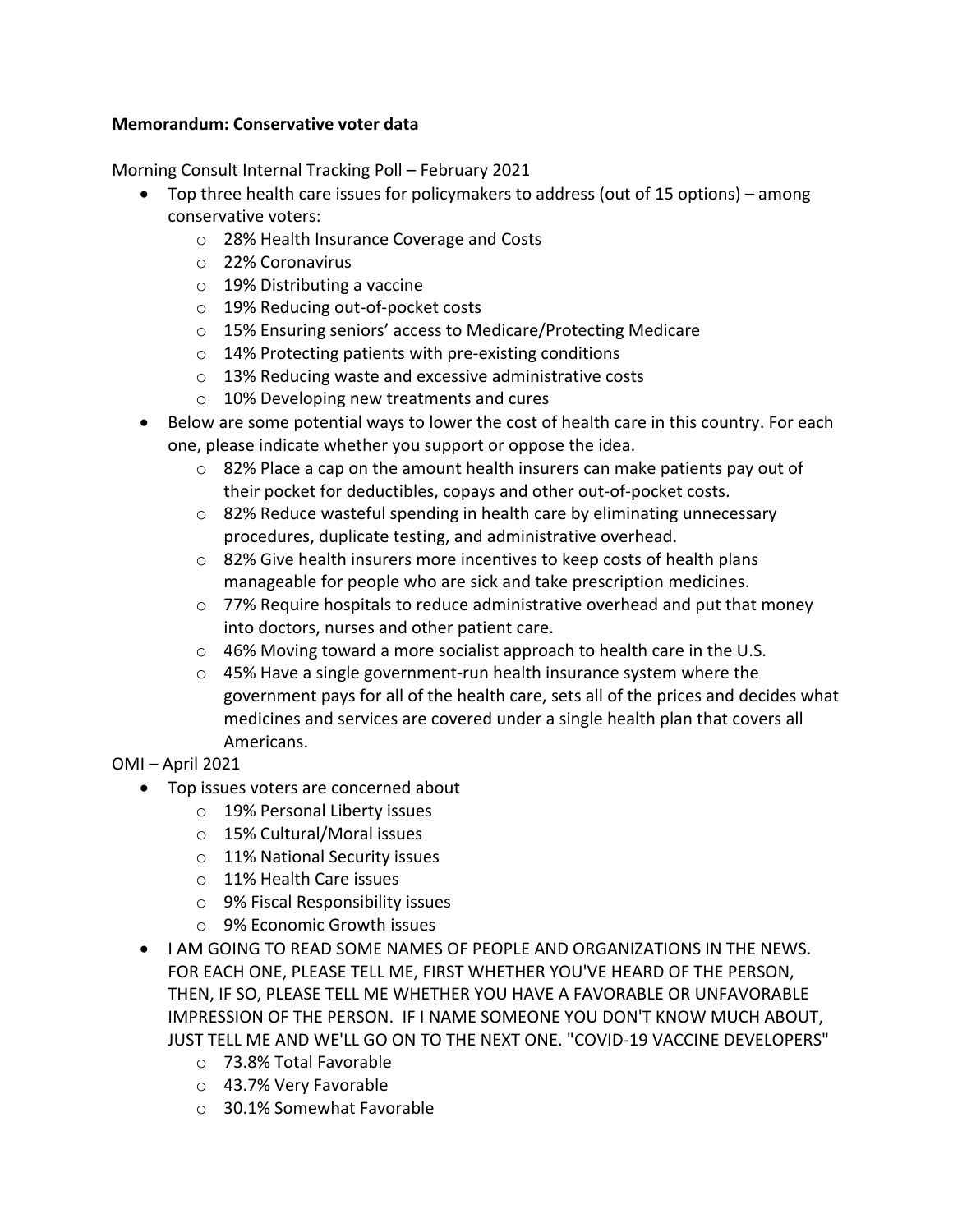- o 16.7% Total Unfavorable
- o 10.4% Very Unfavorable
- o 6.3% Somewhat Unfavorable
- o 9.5% No Opinion
- RECENTLY, NANCY PELOSI AND DEMOCRATS IN WASHINGTON HAVE PROPOSED A NEW HEALTH CARE LAW THAT WOULD CREATE PRICE CONTROLS ON PHARMACEUTICAL MEDICINES. I AM GOING TO GIVE YOU SHORT DESCRIPTIONS OF CONCERNS THAT HAVE BEEN EXPRESSED REGARDING THIS DRUG PRICING AND HEALTH CARE PROPOSAL. PLEASE TELL ME IF EACH ONE MAKES YOU CONCERNED, OR IF YOU ARE NOT CONCERNED.
	- $\circ$  Pelosi's plan would allow government to determine the value of your medicine, and whether or not you still have access to it. (9% somewhat concerned, 82% very concerned)
	- $\circ$  Pelosi's plan would create national security risks by making America more dependent on medical manufacturing in countries like China. (9% somewhat concerned, 81% very concerned)
	- $\circ$  Pelosi's plan would give away American intellectual property developed by U.S. drug manufacturers to other countries like China who refuse to pay their fair share for medicines developed in the United States. (12% somewhat concerned, 78% very concerned)
	- o Pelosi's plan would increase taxes on pharmaceuticals; most of this money would be used to fund liberal government wish-list items rather than reducing patient costs. (8% somewhat concerned, 81% very concerned)
	- o Pelosi's bill would lead to the permanent loss of 1 million well-paying U.S. jobs across the pharmaceutical manufacturing industry and companies supporting them like the trucking industry. (10% somewhat concerned, 79% very concerned)
- Republicans in Congress have proposed an alternative plan to reduce the consumer cost of pharmaceutical medicines. It would speed up the development of generic drugs and increase competition, focus on eliminating wasteful spending, increase drug pricing transparency for consumers, set an annual maximum on seniors' out-of-pocket drug costs, and preserve America's drug innovation pipeline and private sector so we are not dependent on foreign countries. Do you favor or oppose this plan?
	- o 57% Strongly favor
	- o 22% Somewhat favor
	- o 7% Somewhat oppose
	- o 8% Strongly oppose
	- o 7% Don't Know/Refused
- Who deserves most credit for COVID vaccines?
	- o 52% Trump Administration
	- o 32% Pfizer/Moderna
	- o 8% Government Agencies
	- o 8% Don't Know/Refused